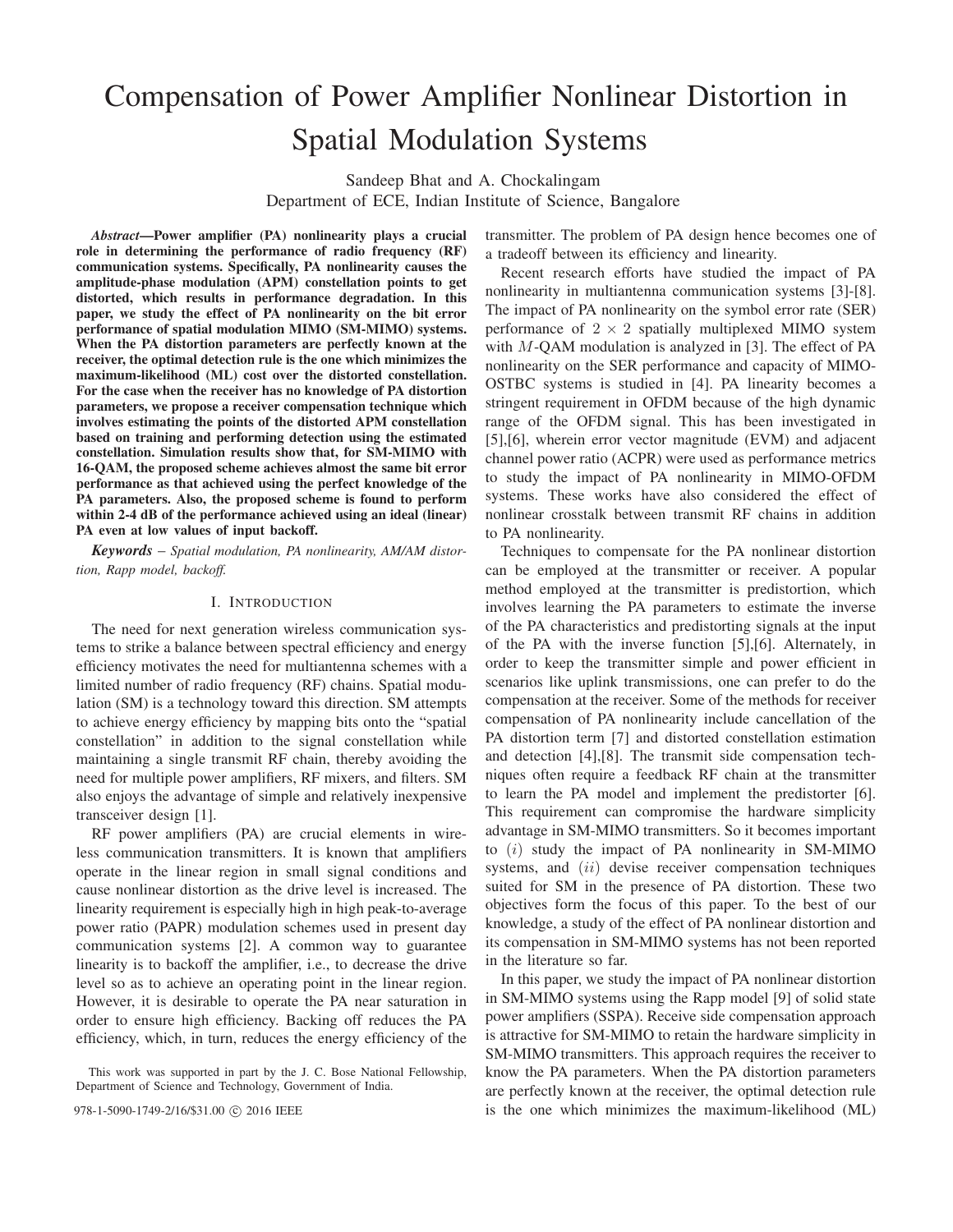

Fig. 1. Block diagram of SM-MIMO transmitter

cost over the distorted constellation. For the case when the receiver has no knowledge of the PA parameters, we propose a training based distorted constellation estimation technique at the receiver. The estimated constellation is then used for detection of the transmitted symbols. The estimator is found to achieve good mean squared error (MSE) performance. Also, the proposed compensation scheme is shown to achieve good bit error rate (BER) performance.

The rest of the paper is organized as follows. In Sec. II, we present the SM-MIMO system model with PA nonlinear distortion. The SM-MIMO signal detection problem in the presence of PA nonlinearity is investigated in Sec. III. This section also presents the proposed compensation scheme for the case when receiver has no knowledge of the PA distortion parameters. Simulation results and discussions are presented in Sec. IV. Conclusions are presented in Sec. V.

## II. SYSTEM MODEL

Consider an SM-MIMO system with  $n_t$  transmit antennas, one transmit RF chain, and  $n_r$  receive antennas. The SM-MIMO transmitter is shown in Fig. 1. In each channel use, a block of  $log_2(Mn_t)$  information bits is processed for transmission by dividing it into two sub-blocks. The first sub-block of  $\log_2 n_t$  bits is used to select a single antenna out of  $n_t$ transmit antennas. The second sub-block of  $log_2 M$  bits is used to select a point from the  $M$ -point signal constellation . The chosen signal point passes through the transmit RF chain. An  $n_t \times 1$  RF switch connects the power amplifier (PA) output to the  $n_t$  transmit antennas. The switch performs the task of connecting the PA output to the selected antenna. The remaining  $n_t - 1$  antennas remain silent. These antennas can be viewed as transmitting the value zero. An SM signal thus could be thought of as a point from the three dimensional joint spatial and signal constellation [1].

Let  $\mathbb{S}_{n_t,\mathbb{A}}$  denote the SM signal set in the presence of an ideal (linear) PA. We then have

$$
\mathbb{S}_{n_t, \mathbb{A}} = \{ \mathbf{x}_{j,l} : j = 1, ..., n_t, l = 1, ..., M \}
$$
  
s.t.  $\mathbf{x}_{j,l} = [0, ..., 0, \underbrace{x_l}_{j\text{-th coordinate}}, 0, ..., 0]^T, x_l \in \mathbb{A}.$  (1)

For example, in a SM-MIMO system employing  $n_t = 4$ transmit antennas and using BPSK signal constellation, the set of all possible transmit signals, denoted by  $\mathbb{S}_{4, \text{bpsk}}$  is:



Fig. 2. AM/AM conversion characteristic of the SSPA

$$
\left\{\begin{bmatrix} +1 \\ 0 \\ 0 \\ 0 \end{bmatrix}, \begin{bmatrix} -1 \\ 0 \\ 0 \\ 0 \end{bmatrix}, \begin{bmatrix} 0 \\ +1 \\ 0 \\ 0 \end{bmatrix}, \begin{bmatrix} 0 \\ -1 \\ 0 \\ 0 \end{bmatrix}, \begin{bmatrix} 0 \\ 0 \\ +1 \\ 0 \end{bmatrix}, \begin{bmatrix} 0 \\ 0 \\ -1 \\ 0 \end{bmatrix}, \begin{bmatrix} 0 \\ 0 \\ 0 \\ +1 \end{bmatrix}, \begin{bmatrix} 0 \\ 0 \\ 0 \\ -1 \end{bmatrix} \right\}.
$$

The points of the signal constellation are amplified by the PA prior to transmission. A PA operating in the nonlinear region causes amplitude and phase distortion of the input signal [10]. Consider any point  $x$  from the  $M$ -ary signal constellation at the input of the PA:

$$
x = re^{j\theta},\tag{2}
$$

where r and  $\theta$  are the amplitude and phase of x, respectively. Then the signal at the output of the PA can be expressed as

$$
\tilde{x} = G(x) \triangleq g_A(r)e^{j(\theta + g_P(r))}, \tag{3}
$$

where  $g_A(\cdot)$  and  $g_P(\cdot)$ , respectively, are the AM/AM and AM/PM conversion characteristics of the PA. The Rapp model of AM/AM characteristics of SSPAs is described as [9],[10]:

$$
g_A(r) = \frac{vr}{\left[1 + \left(\frac{vr}{A_o}\right)^{2p}\right]^{1/2p}},\tag{4}
$$

where  $v \ge 0$  is the small signal gain of the amplifier,  $A_o \ge$ 0 is the output saturation level, and  $p > 0$  is a parameter that represents the smoothness of transition from the linear region of operation to the saturation region. The SSPA AM/PM conversion is assumed to be small enough to be neglected [9],[4]. In the rest of the paper, we assume the small signal gain  $v = 1$ , the limiting output level  $A_o = 1$ , and  $p = 2$  [10]. The AM/AM characteristic of such a PA model with the above parameters is shown in Fig. 2.

The operating point of the amplifier is determined by the *backoff* value. Two commonly used values are the input backoff (IBO) and output backoff (OBO) in dB, defined by:

$$
IBO = 10 \log_{10} \frac{P_{I, sat}}{P_{I, avg}}, \quad OBO = 10 \log_{10} \frac{P_{O, sat}}{P_{O, avg}}, \quad (5)
$$

where  $P_{I,avg}$  is the average power of the signal at the input of the PA,  $P_{O, avg}$  is the average power of the transmitted signal, which is also the power at the output of the PA.  $P_{I, sat}$ and  $P_{O, sat}$  are the powers corresponding to the PA input and output saturation levels  $A_s$  and  $A_o$ , respectively. We use the limiting input level  $A_s = 2.6$  [10].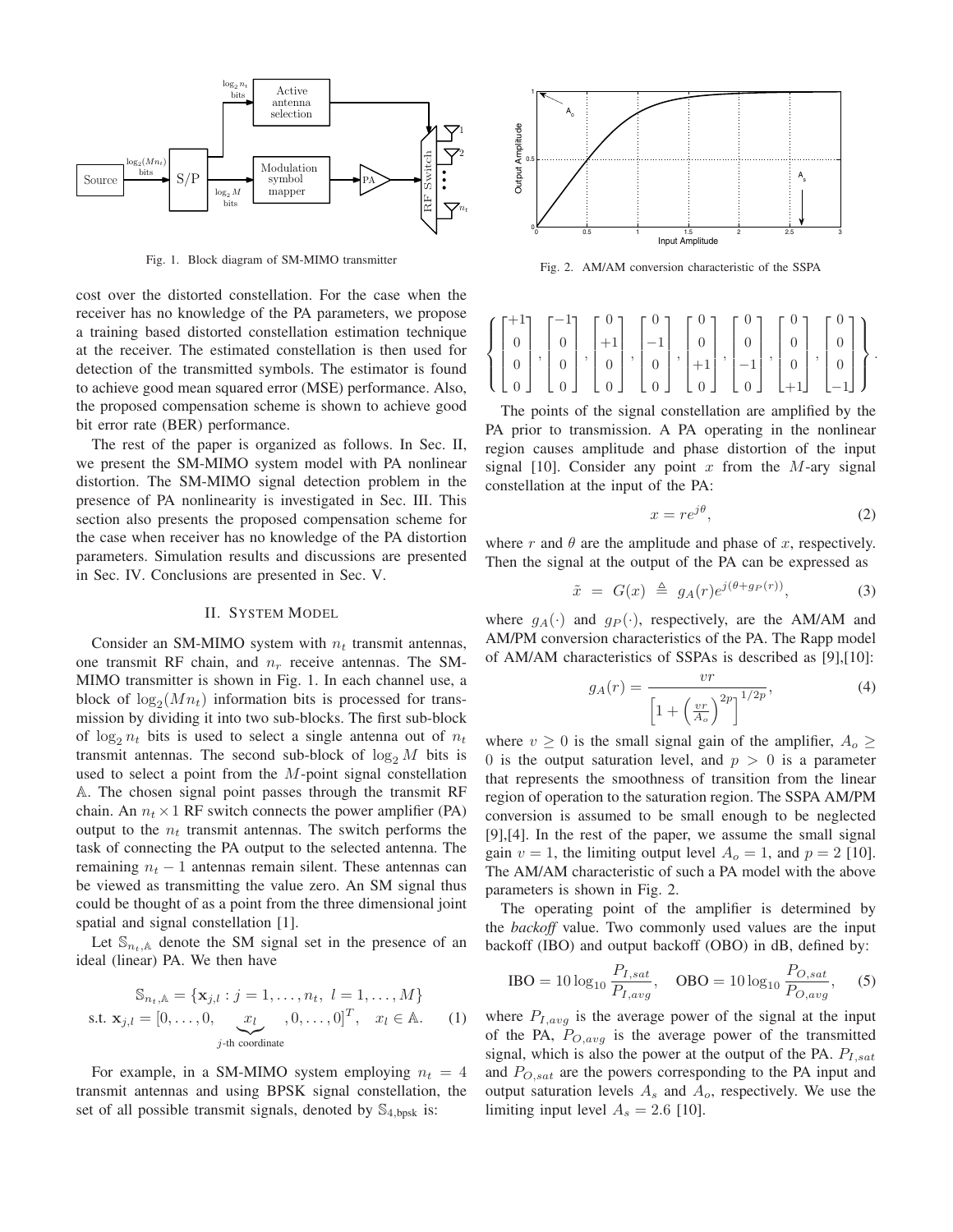Due to PA nonlinear distortion, the points of the original  $M$ ary signal alphabet  $A = \{x_l, l = 1, \ldots, M\}$  get transformed to the distorted alphabet  $\mathbb{D} \triangleq \{\tilde{x}_l, l = 1, \ldots, M\}$ . In view of the three dimensional constellation of SM, we extend the PA distortion function  $G(·)$  defined in (3) to vector signals. Specifically, define a function  $G: \mathbb{C}^{n_t} \mapsto \mathbb{C}^{n_t}$  as follows:

$$
\forall \mathbf{v} \in \mathbb{C}^{n_t}, \ \mathcal{G}(\mathbf{v}) \triangleq \{ G(v_j), j = 1, \dots, n_t \}.
$$
 (6)

If  $\mathbb{S}_{n_t, \mathbb{D}}$  denotes the set of all possible SM signals in the presence of PA nonlinearity, then we see that:

$$
\mathbb{S}_{n_t,\mathbb{D}} = \{ \tilde{\mathbf{x}}; \ \tilde{\mathbf{x}} = \mathcal{G}(\mathbf{x}), \forall \mathbf{x} \in \mathbb{S}_{n_t,\mathbb{A}} \}.
$$
 (7)

Note that the map  $x \mapsto \mathcal{G}(x)$  is one-to-one. Also, because of the nature of the PA distortion function  $G(·)$ , the structure of  $\mathbb{S}_{n_t, \mathbb{D}}$  is the same as in (1), except that the non-zero components of  $\tilde{\mathbf{x}}_{j,l}$  now come from the set  $\mathbb{D}$ .

Let  $\mathbf{H} \in \mathbb{C}^{n_r \times n_t}$  denote the MIMO channel gain matrix, where  $H_{ij}$  denotes the complex channel gain from the jth transmit antenna to the *i*th receive antenna. The channel gains are assumed to independent Gaussian with zero mean and unit variance. The received signal can then be written as

$$
y = H\tilde{x} + n,\tag{8}
$$

where  $\tilde{\mathbf{x}} \in \mathbb{S}_{n_t, \mathbb{D}}$ , and  $\mathbf{n} \in \mathbb{C}^{n_r}$  denotes the additive zero mean complex Gaussian noise vector with covariance matrix  $\sigma^2 \mathbf{I}_{n_x}$ . The average received signal-to-noise ratio (SNR) per receive antenna is given by  $\frac{P_{O,avg}}{\sigma^2}$ .

# III. DETECTION IN THE PRESENCE OF PA NONLINEARITY

In this section, we consider the signal detection problem in the presence of PA linearity for the system model in (8).

## *A. PA parameters known at receiver*

When the PA parameters are perfectly known at the receiver, the ML decision for detecting the transmitted signal is

$$
\hat{\mathbf{x}} = \underset{\mathbf{x} \in \mathbb{S}_{n_t, \mathbb{A}}}{\text{argmax}} \ \Pr(\mathbf{y} | \mathbf{x}, \mathbf{H}, v, A_o, p), \tag{9}
$$

where  $v, A<sub>o</sub>$ , and  $p$  are the PA distortion parameters described earlier. Denoting P as the parameter set  $\{v, A_o, p\}$ , we have

$$
\hat{\mathbf{x}} = \underset{\mathbf{x} \in \mathbb{S}_{n_t, \mathbb{A}}}{\text{argmax}} \ \Pr(\mathbf{y} | \mathbf{x}, \mathbf{H}, \mathcal{P}). \tag{10}
$$

The law of total probability allows us to write the likelihood in (10) as follows:

$$
\Pr(\mathbf{y}|\mathbf{x}, \mathbf{H}, \mathcal{P}) = \sum_{\tilde{\mathbf{x}} \in \mathbb{S}_{n_t, \mathbb{D}}} \Pr(\mathbf{y}, \tilde{\mathbf{x}}|\mathbf{x}, \mathbf{H}, \mathcal{P})
$$
  
\n
$$
= \sum_{\tilde{\mathbf{x}} \in \mathbb{S}_{n_t, \mathbb{D}}} \Pr(\mathbf{y}|\tilde{\mathbf{x}}, \mathbf{x}, \mathbf{H}, \mathcal{P}) \Pr(\tilde{\mathbf{x}}|\mathbf{x}, \mathbf{H}, \mathcal{P})
$$
  
\n
$$
= \sum_{\tilde{\mathbf{x}} \in \mathbb{S}_{n_t, \mathbb{D}}} \Pr(\mathbf{y}|\tilde{\mathbf{x}}, \mathbf{x}, \mathbf{H}, \mathcal{P}) \Pr(\tilde{\mathbf{x}}|\mathbf{x}, \mathcal{P})
$$
  
\n
$$
\propto \sum_{\tilde{\mathbf{x}} \in \mathbb{S}_{n_t, \mathbb{D}}} \exp\left(-\frac{\|\mathbf{y} - \mathbf{H}\tilde{\mathbf{x}}\|^2}{\sigma^2}\right) \delta\{\tilde{\mathbf{x}} - \mathcal{G}(\mathbf{x})\}
$$
  
\n
$$
= \exp\left(-\frac{\|\mathbf{y} - \mathbf{H}\mathcal{G}(\mathbf{x})\|^2}{\sigma^2}\right),
$$

where the third equality follows from the fact that  $\tilde{x}$  is independent of **H**, the proportionality follows from the fact that, conditioned on the original signal **x** and the parameter set  $P$ , the distribution of  $\tilde{x}$  has a single mass at  $\mathcal{G}(x)$ , and  $\delta(\cdot)$  is the Dirac delta function. The ML decision rule in (10) then modifies to

$$
\hat{\mathbf{x}} = \underset{\mathbf{x} \in \mathbb{S}_{n_t,\mathbb{A}}}{\text{argmin}} \ \|\mathbf{y} - \mathbf{H}\mathcal{G}(\mathbf{x})\|^2. \tag{11}
$$

Following from (7), the above equation tells us that when the PA parameters are perfectly known at the receiver, the points of the distorted constellation  $\mathbb{S}_{n_t, \mathbb{D}}$  can be used to minimize the ML cost. The one-to-one map from the original constellation  $\mathbb{S}_{n_t,\mathbb{A}}$  to the distorted constellation  $\mathbb{S}_{n_t,\mathbb{D}}$  can then be used to retrieve the original signal.

# *B. PA parameters unknown at receiver*

Here, we consider the case where the receiver has no knowledge of the PA distortion model and parameters. Such a situation can arise, for example, in an uplink scenario when a user equipment moves from the coverage of one base station to another. We saw from (11) that the points of the distorted constellation minimize the ML cost. However, the receiver can not compute a priori the points of the distorted constellation due to the lack of the knowledge of the PA parameters. Therefore, we propose a training based ML estimate of the points of the distorted signal constellation  $D$  at the receiver. The estimated signal constellation  $\mathbb D$  is used to construct the SM signal set  $\mathbb{S}_{n_{\tau},\hat{\mathbb{D}}}$  and perform detection. This is discussed in the remainder of this section.

*Estimation of the distorted constellation:* Define the amplitude alphabet of the original signal constellation A as  $\mathcal{A} = \{r_1, \ldots, r_N\}$ . For e.g.,  $N = 1$  for PSK and  $N = 3$ for 16-QAM. Due to AM/AM distortion of the considered PA model, the distorted constellation  $D$  also contains  $N$ amplitudes, denoted by  $\mathcal{D} = {\tilde{r}_1, \ldots, \tilde{r}_N}$ . Since only one antenna will be active in an SM transmission, we write the received signal in the  $k$ th channel use as

$$
\mathbf{y}_k = \mathbf{h}_{k,j} \tilde{r}_k e^{j\theta_k} + \mathbf{n}_k, \tag{12}
$$

where  $h_{k,j}$  denotes the j<sup>th</sup> column of  $H_k$ , the channel gain matrix in the kth channel use,  $j = 1, \ldots, n_t$ , and  $\tilde{r}_k e^{j\theta_k}$  is the symbol from the signal constellation transmitted in the  $k$ th channel use.

Denote  $\mathcal{Y} \triangleq \{y_1, \ldots, y_T\}$  as the set of received signals corresponding to  $T$  training symbols. Then, conditioned on the true parameter set  $D$ , the known parameter set  $\Theta \triangleq {\theta_1, \ldots, \theta_T}$  and the channel gain matrices  $\mathcal{H} \triangleq$  ${\bf H}_1,\ldots,{\bf H}_T$ , the likelihood function is

$$
f(\mathcal{Y}|\mathcal{D}, \Theta, \mathcal{H}) = \prod_{k=1}^{T} \Pr(\mathbf{y}_k | \tilde{r}_k, \theta_k, \mathbf{H}_k)
$$
  
= 
$$
\prod_{j=1}^{n_t} \prod_{t=1}^{t(j)} \Pr(\mathbf{y}_t | \tilde{r}_t, \theta_t, \mathbf{h}_{t,j})
$$
  
= 
$$
\prod_{j=1}^{n_t} \prod_{t=1}^{t(j)} \frac{1}{(\pi \sigma^2)^{n_r}} \exp\left(-\frac{\|\mathbf{y}_t - \mathbf{h}_{t,j} \tilde{r}_t e^{j\theta_t}\|^2}{\sigma^2}\right), \quad (13)
$$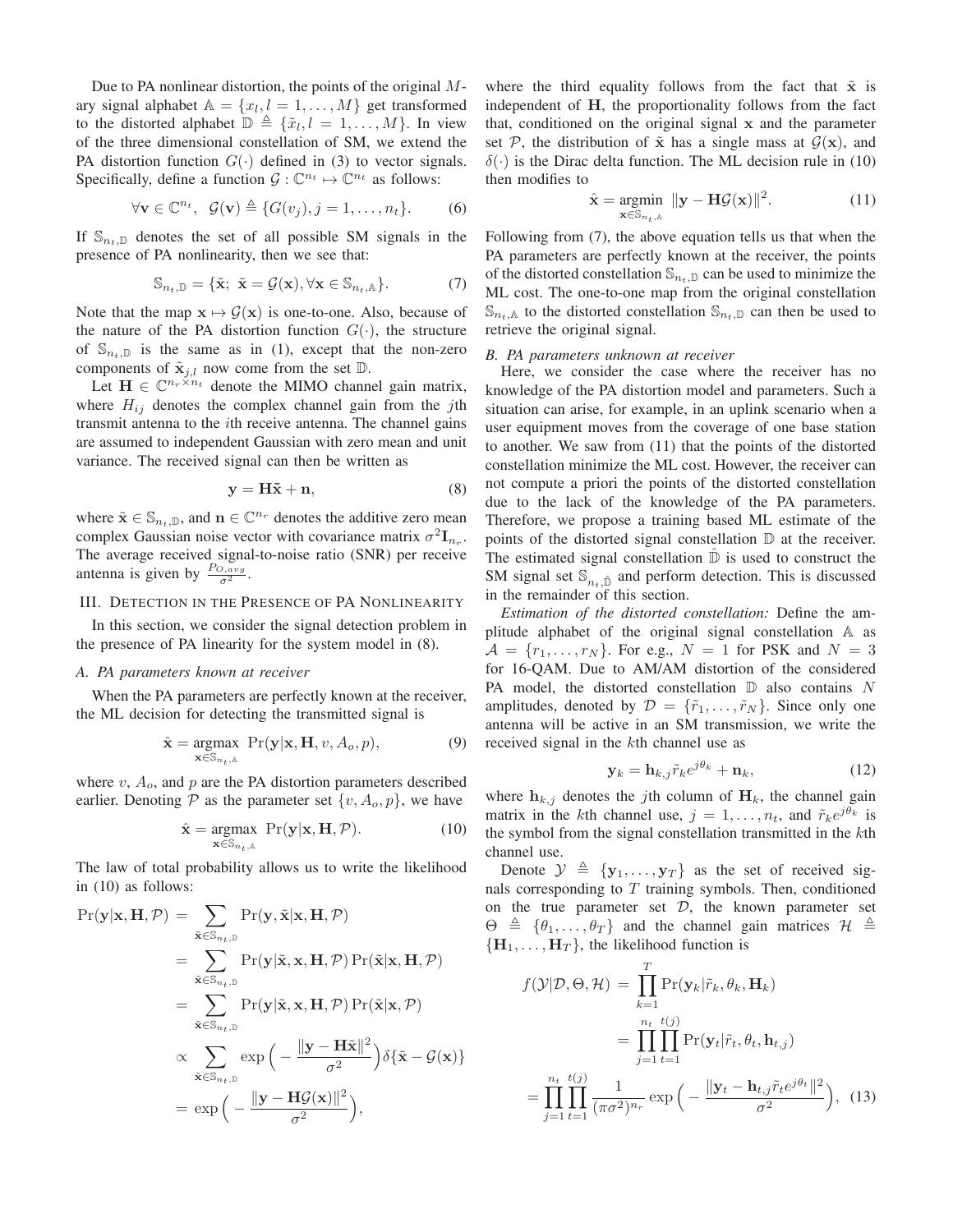where  $y_t$  is the received signal in the t<sup>th</sup> channel use,  $h_{t,j}$  is the j<sup>th</sup> column of  $H_t$ , and  $t(j)$  is the number of training symbols in which the  $j$ th antenna is active such that  $\sum_{j=1}^{n_t} t(j) = T$ . Further, divide each sequence of  $t(j)$ training symbols into  $N$  subsequences based on the amplitude values. Thus, the common amplitude of the symbols in the  $n$ th subsequence is  $r_n$  before the PA and  $\tilde{r}_n$  at the output of the PA. The logarithm of the likelihood function in (13) can then be written as

$$
\Lambda(\mathcal{Y}|\mathcal{D}, \Theta, \mathcal{H}) = -n_r T \log(\pi \sigma^2)
$$

$$
-\frac{1}{\sigma^2} \sum_{j=1}^{n_t} \sum_{n=1}^{N} \sum_{l=1}^{l_j(n)} ||\mathbf{y}_l - \mathbf{h}_{l,j} \tilde{r}_n e^{j\theta_l}||^2, (14)
$$

 $\sum_{n=1}^{N} l_j(n) = t(j)$  and  $\sum_{j=1}^{n_t} \sum_{n=1}^{N} l_j(n) = T$ ,  $\mathbf{y}_l$  is the where  $l_i(n)$  is the length of the *n*th subsequence such that received signal in the *l*th channel use and  $\mathbf{h}_{l,j}$  is the *j*th column of  $H_l$ . Simplifying (14), we have

$$
\Lambda(\mathcal{Y}|\mathcal{D}, \Theta, \mathcal{H}) = -n_r T \log(\pi \sigma^2)
$$
  

$$
-\frac{1}{\sigma^2} \sum_{j=1}^{n_t} \sum_{n=1}^{N} \sum_{l=1}^{l_j(n)} \sum_{i=1}^{n_r} |y_{l,i} - h_{l,ij} \tilde{r}_n e^{j\theta_l}|^2
$$
  

$$
= -n_r T \log(\pi \sigma^2) - \frac{1}{\sigma^2} \sum_{j=1}^{n_t} \sum_{n=1}^{N} \sum_{l=1}^{l_j(n)} \sum_{i=1}^{n_r}
$$
  

$$
[|y_{l,i}|^2 - 2\tilde{r}_n \text{Re}\{y_{l,i} h_{l,ij}^* e^{-j\theta_l}\} + |h_{l,ij}|^2 \tilde{r}_n^2],
$$
(15)

where  $y_{l,i}$  is the *i*th element of  $\mathbf{y}_l$ ,  $i = 1, \ldots, n_R$ ,  $h_{l,ij}$  denotes the  $(i, j)$ th element of  $H_l$ , Re(⋅) stands for the real part, and (⋅)<sup>∗</sup> is the complex conjugate operator. Taking the derivative of the above expression w. r. to  $\tilde{r}_n$ ,  $n = 1, \ldots, N$ , we have

$$
\frac{\partial \Lambda}{\partial \tilde{r}_n} = \frac{2}{\sigma^2} \sum_{j=1}^{n_t} \sum_{l=1}^{l_j(n)} \sum_{i=1}^{n_r} \left[ \text{Re} \{ y_{l,i} h_{l,ij}^* e^{-j\theta_l} \} - \tilde{r}_n | h_{l,ij} |^2 \right].
$$
 (16)

Equating the above to zero and solving for  $\tilde{r}_n$  gives the value of  $\tilde{r}_n$  for which the likelihood in (15) is maximized. This turns out to be

$$
\hat{\tilde{r}}_n = \frac{\sum_{j=1}^{n_t} \sum_{l=1}^{l_j(n)} \sum_{i=1}^{n_r} \left[ \text{Re}\{y_{l,i} h_{l,ij}^* e^{-j\theta_l}\} \right]}{\sum_{j=1}^{n_t} \sum_{l=1}^{l_j(n)} \sum_{i=1}^{n_r} |h_{l,ij}|^2},\tag{17}
$$

where  $\hat{r}_n$  denotes the estimated value of  $\tilde{r}_n$ ,  $n = 1, \ldots, N$ . The estimated value of the amplitudes are then used in conjunction with the appropriate original phase angles to obtain all the  $M$  points of the distorted constellation  $\mathbb{D}$ , i.e.,

$$
\hat{\mathbb{D}} = \left\{ \{\hat{r}_1 e^{j\theta_{l_1}}, l_1 = 1, \dots, n_1\}, \{\hat{r}_2 e^{j\theta_{l_2}}, l_2 = 1, \dots, n_2\}, \dots, \{\hat{r}_N e^{j\theta_{l_N}}, l_N = 1, \dots, n_N\} \right\}, (18)
$$

with  $\sum_{i=1}^{N} n_i = M$  gives the estimated distorted signal constellation.

*Detection:* The SM signal set at the receiver for detection, denoted by  $\mathbb{S}_{n+\hat{\mathbb{D}}}$ , is constructed using the signal set definition in (1) with  $x_l$ s now taking values from  $\hat{\mathbb{D}}$  instead of A. Assuming perfect knowledge of **H** and using the estimated signal set  $\mathbb{S}_{n+\hat{\mathbb{D}}}$ , detection is performed as follows:

$$
\hat{\mathbf{x}} = \underset{\mathbf{x} \in \mathbb{S}_{n_t,\hat{\mathbb{D}}}}{\text{argmin}} \|\mathbf{y} - \mathbf{H}\mathbf{x}\|^2. \tag{19}
$$

The detected vector  $\hat{x}$  is demapped using the one-to-one map between  $\mathbb{S}_{n_{t}}$   $\hat{n}$  and  $\mathbb{S}_{n_{t},A}$  to obtain the information bits.

## IV. SIMULATION RESULTS

In this section, we present the simulation results for an  $n_t =$  $4, n_r = 4$  SM-MIMO system with 16-QAM. Figure 3 shows the points of the 16-QAM signal constellation at the input and output of the PA for various values of input backoff. The Rapp model of the SSPA with the following nonlinear distortion parameters is used:  $v = 1$ ,  $A_o = 1$ ,  $p = 2$ , and  $A_s = 2.6$ . The output power of the amplifier depends on these parameters. The ideal 16-QAM constellation has 3 amplitude levels in the ratio 1 :  $\sqrt{5}$  : 3 (Fig. 3(a)). The AM/AM distortion of the PA causes the amplitudes to no longer maintain this ratio. Figures 3(b)-3(d) show the input constellation points (crosses) and the distorted constellation points at the output of the PA (circles) for input backoffs (IBO) of 4 dB, 6 dB, and 8 dB. We see that the points with amplitude levels farther from zero are most effected by distortion, and the minimum Euclidean distance among the constellation points at the PA output gets reduced. This leads to degradation in BER performance which is highlighted in Fig. 4.

Figure 4 shows the BER performance without PA distortion (i.e., ideal linear PA) and with PA distortion at various values of IBO. No compensation is done for the case with PA distortion. It is seen that the BER degrades more as the IBO is reduced. For example, to achieve a BER of  $10^{-3}$ , the system with PA distortion at 4 dB IBO requires about 7 dB more SNR than the system with ideal PA. This SNR loss reduces to 2 dB for 6 dB IBO, and to fraction of a dB for 8 dB IBO.

*Effect of PA nonlinearity on index BER:* SM conveys both QAM symbol bits as well as index bits. While Fig. 4 shows the degradation in the overall BER (averaged over QAM bits and index bits) due to PA nonlinearity, Fig. 5 captures how PA nonlinearity individually affects the QAM bits and index bits at IBO  $=$  4 dB. We see that the QAM bits and index bits are affected differently. Interestingly, though the QAM BER and the overall BER degrade due to PA nonlinearity (as expected), at low to moderate SNRs, the index BER with PA nonlinearity is better than that with ideal PA. This can be attributed to the fact that the spatial (i.e., index) component of the BER in SM depends on the ratio of the amplitude levels in the signal constellation. This was exploited in [11] to develop optimal star-QAM constellations for SM, which achieved better performance compared to conventional QAM/PSK in SM. In our case, the PA nonlinearity essentially distorts the input signal constellation in such a way that the ratio of the amplitude levels of the constellation points at the output becomes less (as seen in Fig. 3), favoring index BER.

The MSE and BER performance of the proposed constellation estimation and detection scheme in the presence of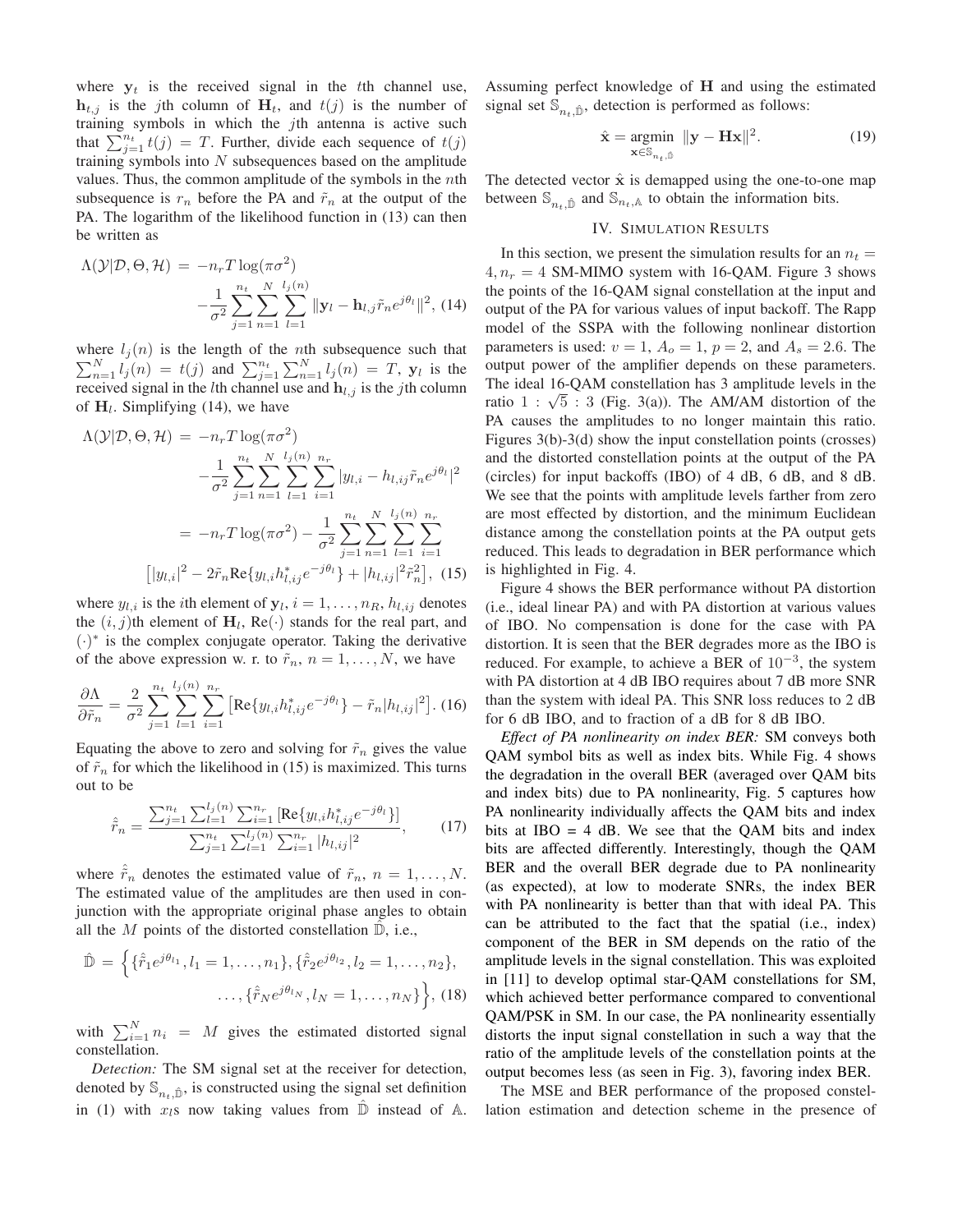

Fig. 3. Signal constellations at the PA input and output for various input backoffs. Constellation points at PA input (crosses) and output (circles).



Fig. 4. BER performance of SM-MIMO without and with PA nonlinearity at different values of IBO.  $n_t = n_r = 4$ , 16-QAM.

PA nonlinearity are shown in Figs. 6 and 7, respectively. Due to PA distortion, the amplitude alphabet of the ideal 16-QAM constellation  $A = \{r_1, r_2, r_3\}$  gets modified to the distorted alphabet  $\mathcal{D} = \{\tilde{r}_1, \tilde{r}_2, \tilde{r}_3\}$ . We use the proposed estimation technique to estimate the distorted alphabet  $\hat{\mathcal{D}} = {\{\hat{r}_1, \hat{r}_2, \hat{r}_3\}}$ . Assuming equally likely active transmit antennas and equally likely signal constellation points, we divide the training symbols in the following way: we let  $t(j) = T/4 \quad \forall j \in \{1, 2, 3, 4\}$ , and for each sequence of  $t(j)$ training symbols, we let  $l_i(1) = t(i)/4$ ,  $l_i(2) = t(i)/2$ , and  $l_i(3) = t(j)/4$ . In Fig. 6, we plot the MSE of the estimator,



Fig. 5. QAM, index and overall BERs without and with PA nonlinearity at  $IBO = 4$  dB.  $n_t = n_r = 4$ , 16-QAM.



Fig. 6. Mean square error performance of the constellation estimator as function of SNR and number of training symbols,  $T$ , at IBO = 4 dB.

i.e.,  $|\tilde{r} - \hat{r}_n|^2$ , for  $n = 1, 2, 3$ , as a function of SNR and the number of training symbols,  $T$ . It is seen that the MSE of the estimator improves as  $T$  is increased, and that the estimator achieves MSEs less than  $10^{-3}$  for  $T \geq 48$  at 10 dB SNR. This good MSE performance of the estimator translates into improved BER performance as illustrated in Fig. 7.

Figure 7 shows the BER performance of the system with PA nonlinearity achieved using the proposed compensation scheme at an IBO of 4 dB. We used  $T = 48$  training symbols to estimate the distorted constellation. It is seen that, owing to the good MSE performance of the estimator, the BER performance of the proposed compensation scheme closely follows that of the receiver with perfect knowledge of the PA parameters. Also, at  $10^{-3}$  BER, the compensation scheme performs close to within 2 dB of the performance of the system with ideal PA.

# V. CONCLUSION

We studied power amplifier nonlinear distortion effects in spatial modulation systems. AM/AM conversion character-